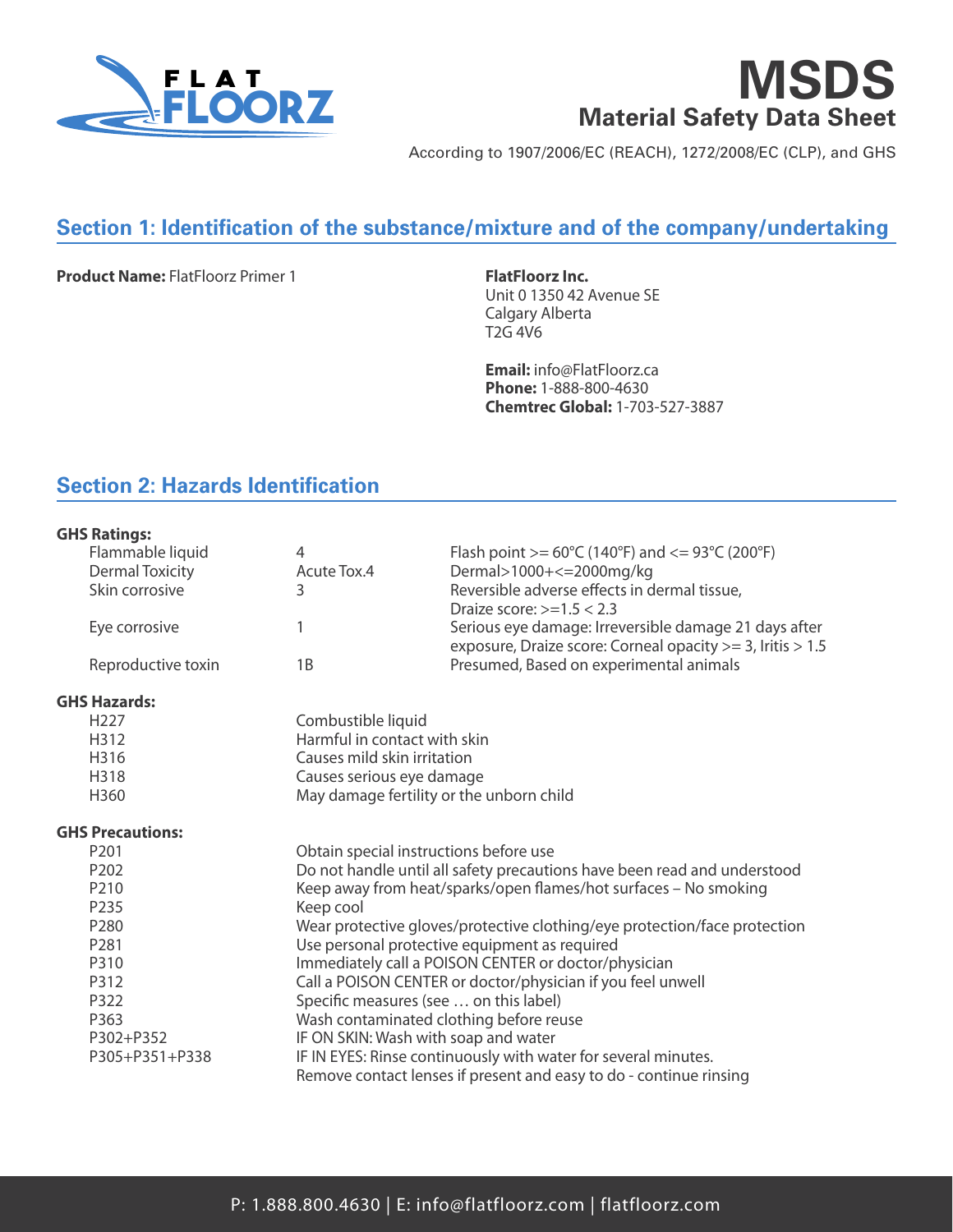

| P308+P313        | IF exposed or concerned: Get medical advice/attention                                                                                                                                                                                     |
|------------------|-------------------------------------------------------------------------------------------------------------------------------------------------------------------------------------------------------------------------------------------|
| P332+P313        | IF skin irritation occurs: Get medical advice/attention                                                                                                                                                                                   |
| P370+P378        | In case of fire: Use alcohol resistant foam, dry chemical, carbon dioxide (CO2),                                                                                                                                                          |
|                  | dry sand for extinction                                                                                                                                                                                                                   |
| P405             | Store locked up                                                                                                                                                                                                                           |
| P403+P235        | Store in a well ventilated place. Keep cool                                                                                                                                                                                               |
| P <sub>501</sub> | Dispose of contents/container in accordance with local/regional/national/international<br>regulations. Manufacturer/supplier or the competent authority to specify whether<br>disposal requirements apply to contents, container or both. |

Signal Word: Danger

## **Section 3: Composition/Information on Ingredients**

| ' Chemical Name | CAS number | <b>Weight Concentration %</b> |
|-----------------|------------|-------------------------------|
| 2-Butoxyethanol | 111-76-2   | 5.00% - 10.00%                |

## **Section 4: First Aid Measures**

## **4.1 Description of First Aid Measures**

**After Inhalation:** Supply fresh air. If required provide artificial respiration. Keep patient warm. Consult doctor if symptoms persist.

**After Eye Contact:** Remove contact lens if worn. Rinse opened eye for several minutes under running water. If symptoms persist, consult a doctor.

**After Skin Contact:** Immediately wash with water and soap and rinse thoroughly. If skin irritation continues, consult a doctor.

**After Swallowing:** Rinse out mouth and then drink plenty of water. Do not induce vomiting. Call for medical help immediately.

*Notes to Physician:* Treat symptomatically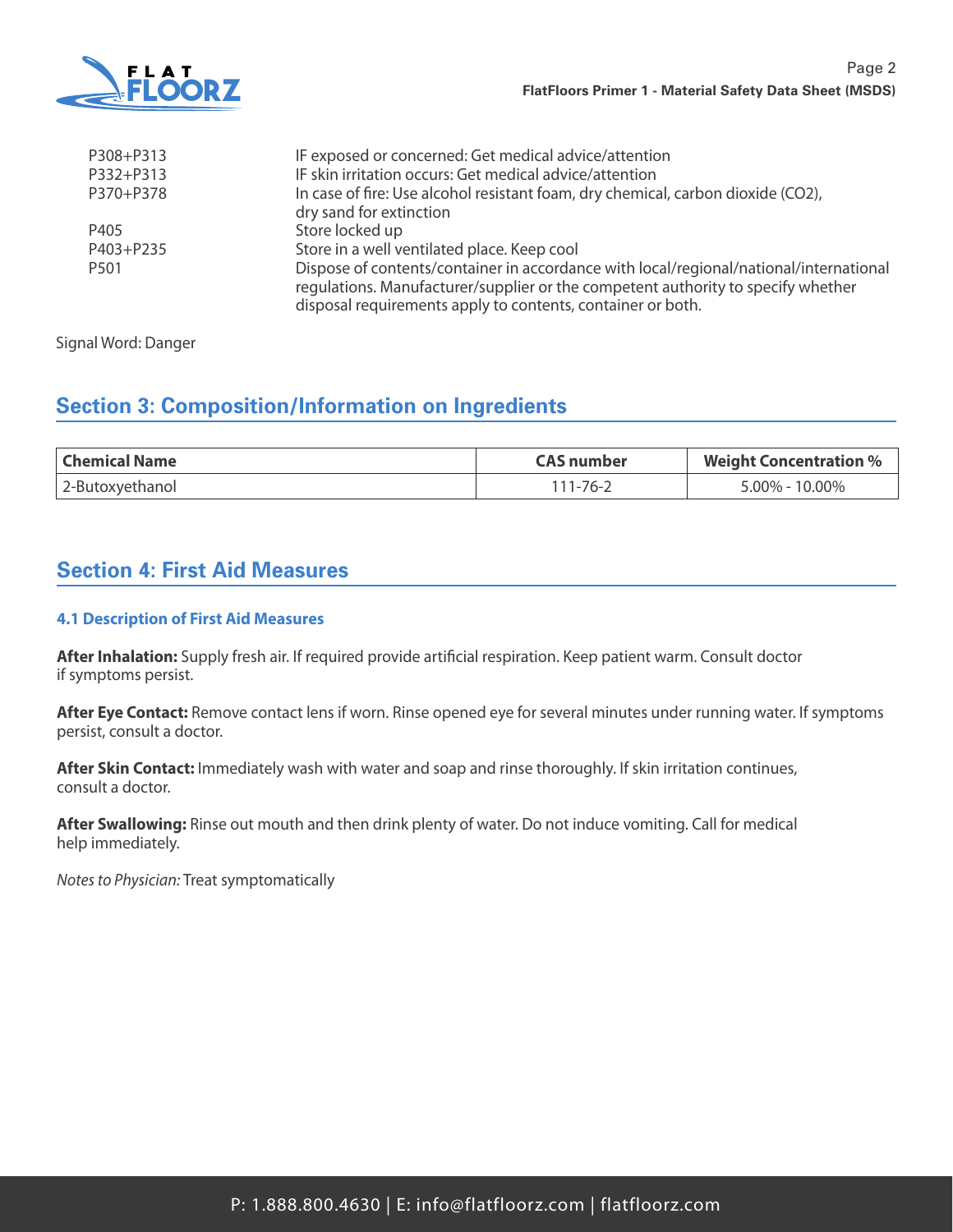

## **Section 5: Firefighting Measures**

Flash Point: 62°C (144°F) LEL: 1.00 UEL:

## **5.1 Extinguishing Media**

- Alcohol resistant foam
- Fire-extinguishing powder
- Carbon dioxide

## **5.2 Special Hazards Arising from the Substance of Mixture**

Formation of toxic gases is possible during heating or in case of fire.

#### **5.3 Hazardous Combustion Products**

Carbon oxides

## **Section 6: Accidental Release Measures**

## **6.1 Personal Precautions, Protective Equipment and Emergency Procedures**

- Do not breathe vapors
- Avoid contact with skin, eyes and clothing
- Remove all non-essential people from the affected area.
- Ensure adequate ventilation Wear protective equipment

#### **6.2 Environmental Precautions**

- Do not allow to enter sewers/ surface or ground water.
- Prevent seepage into sewage system, workpits and cellars

## **5.4 Advice for Firefighters**

Wear self-contained respiratory protective device

## **5.5 Fire Equipment**

Dispose of fire debris and contaminated fire fighting water in accordance with official regulations

#### **6.3 Methods and Materials for Containment and Cleaning Up:**

- Ensure adequate ventilation.
	- Pick up and arrange disposal without creating dust.
- Dispose of the collected material according to regulations

#### **6.4 Reference to Other Sections**

- For personal protection see Section 8
- For disposal information see Section 13.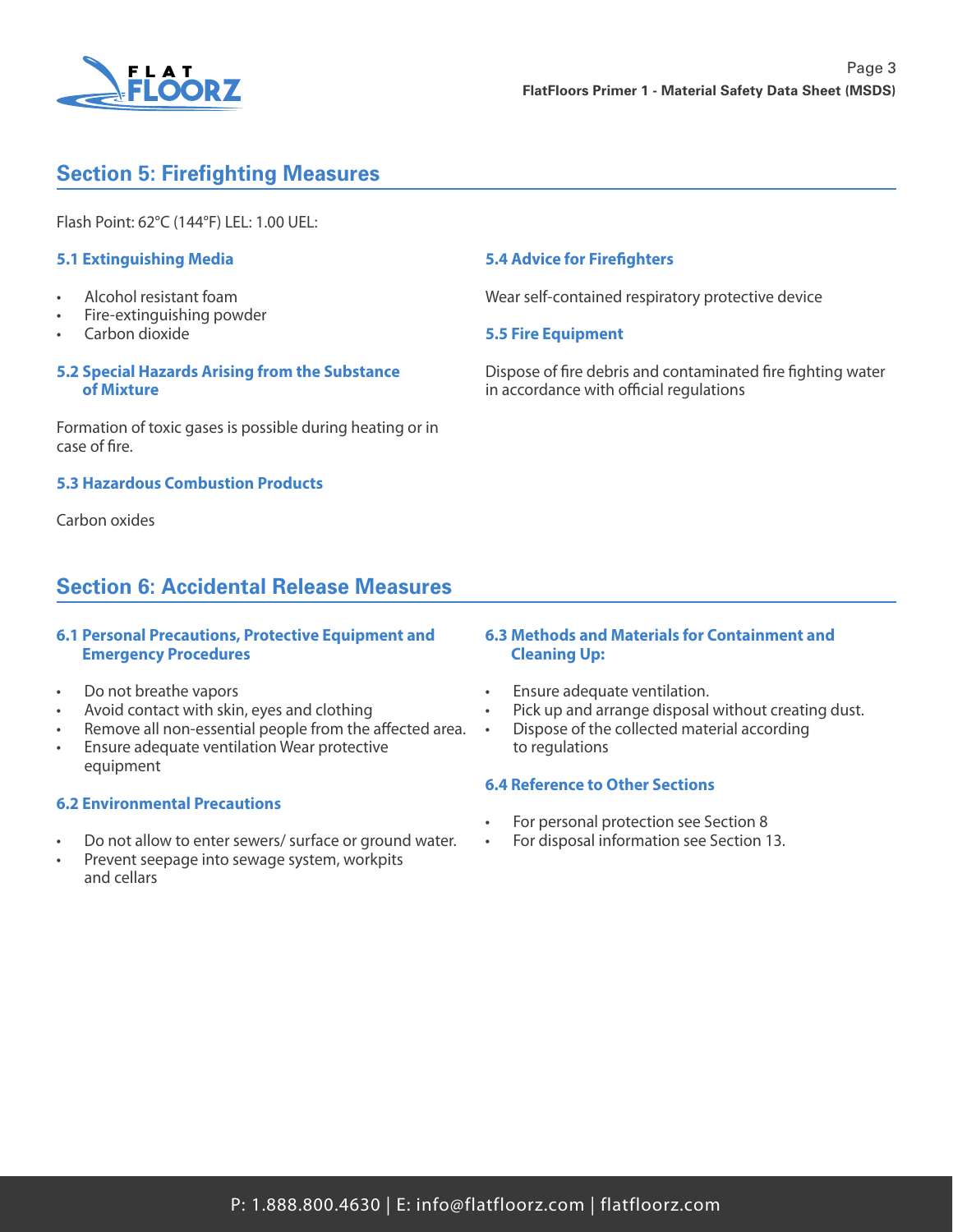

## **Section 7: Handling and Storage**

## **7.1 Precautions for Safe Handling**

- Do not breath vapour/spray
- Do not get in eyes, on skin, or on clothing
- Ensure good ventilation/exhaustions at the workplace
- Make sure that all applicable workplace limits are observed.

#### **7.2 Conditions for Safe Storage, Including any Incompatibilities**

- Store in cool, dry conditions in well sealed receptacles
- Keep receptacle tightly sealed.
- Store in dry conditions.
- Protect from humidity and water
- Storage temperature 10 50 °C
- Do not store together with oxidizing and acidic materials
- **• Requirements to be Met by Storerooms and Receptacles:** Observe all local and national regulations for storage of water polluting products.

## **7.3 Specific End Use(s)**

No further relevant information available.

## **Section 8: Exposure controls/personal protection**

| <b>Chemical Name / CAS No.</b> | <b>OSHA Exposure Limits</b> | <b>ACGIH Exposure Limits</b> | <b>Other Exposure Limits</b> |
|--------------------------------|-----------------------------|------------------------------|------------------------------|
| 2-Butoxyethanol                | 50 ppm TWA;                 | 20 ppm TWA                   | NIOSH: 5 ppm TWA; 24         |
| $111 - 76 - 2$                 | 240 mg/m3 TWA               |                              | mg/m3TWA                     |

## **8.1 General Protective and Hygienic Measures**

The usual precautionary measures are to be adhered to when handling chemicals.

- Do not eat, drink, smoke or sniff while working
- Keep away foodstuffs, beverages and feed.
- Immediately remove all soiled and contaminated clothing.
- Wash hands before breaks and at the end of work.
- Avoid contact with the eyes and skin

## **8.2 Personal Protective Equipment**

**Eye Protection:** Safety glasses with side shields. If splashes are likely to occur, wear goggles.

**Respiratory Protection:** Use suitable respirator protective device in case of insufficient ventilation. Use suitable respiratory protective device when aerosol or mist is formed.

**Protection of Hands:** Protective gloves: to avoid skin problems, the glove material must be impermeable and resistant to the product/ the substance/ the preparation.

**Material of Gloves:** Neoprene, butyl rubber gloves, the selection of the suitable gloves does not only depend on the material, but also on the further marks of quality and varies from manufacturer to manufacturer several substances, the resistance of the glove material cannot be calculated in advance and has therefore to be checked prior to the application.

**Penetration time of Glove Material:** Protective gloves should be replaced at the first signs of wear. The exact break through time must be found out by the manufacturer of the protective gloves and must be observed. Additional Information: The lists that were valid during the creation were used as a basis.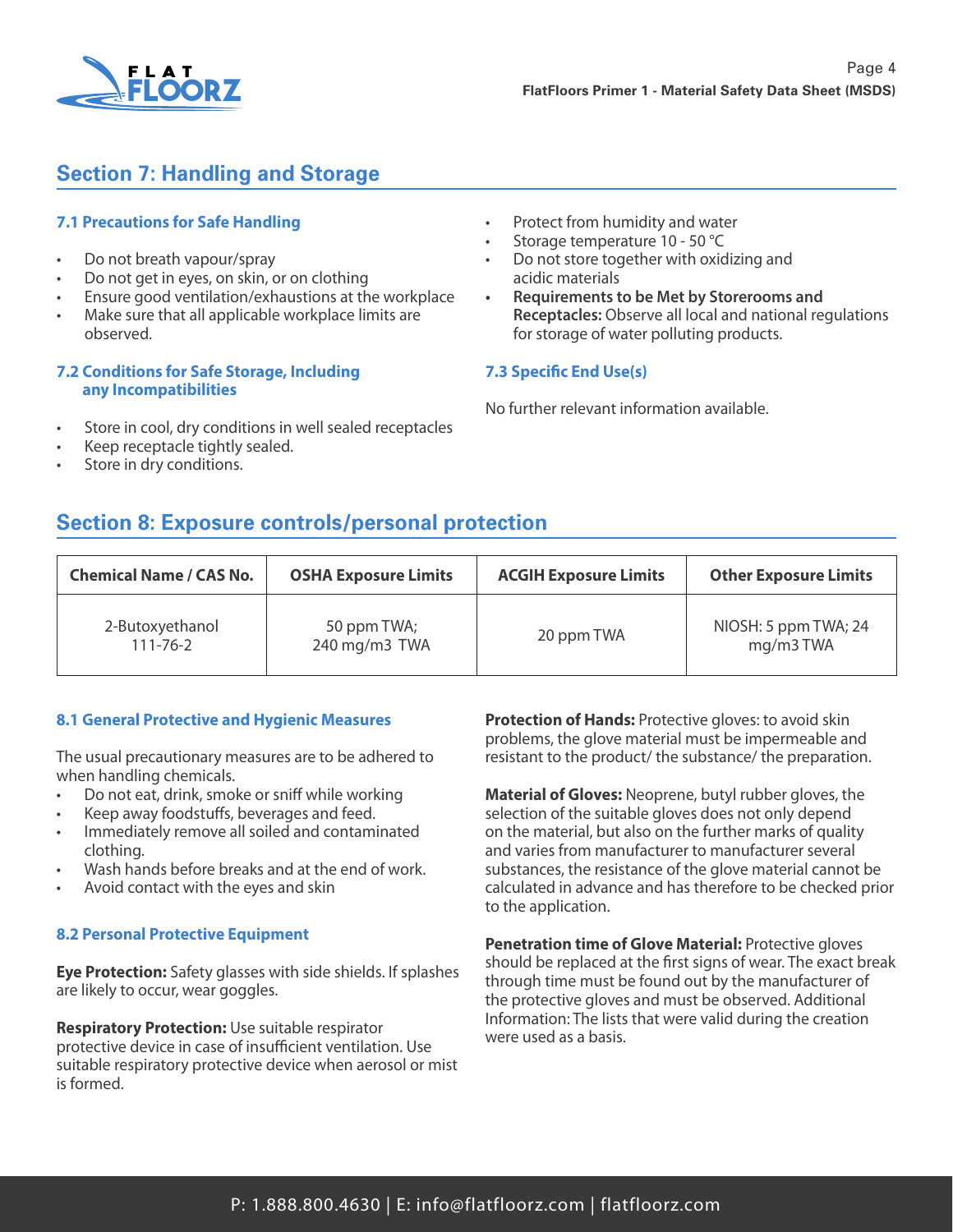

## **Section 9: Physical and Chemical Properties**

## **9.1 Information on Basic Physical and Chemical Properties**

Vapor Density 4.00 VOC 0.3 %

Specific Gravity (SG) 1.020

Coating VOC

Vapor Pressure 0.052 mmHg

Boiling Range 100 to 168 °C, 212 to 335 °F

Coating VOC (as supplied) 0.55 lb/gl

**10.3 Possibility of Hazardous Reactions**

Hazardous polymerization will not occur

No data available

## **Section 10: Stability and Reactivity**

## **10.1 Reactivity**

- Stable under recommended storage conditions.
- No decomposition if stored and applied as directed. UNSTABLE

## **10.2 Chemical Stability**

No decomposition if stored and applied as directed. No data available

## **Section 11: Toxicological Information**

#### **Mixture Toxicity**

Dermal Toxicity LD50: 1,598mg/kg

Component Toxicity 111-76-2 2-Butoxyethanol Oral LD50: 470 mg/kg (Rat) Dermal LD50: 99 mg/kg (Rabbit) Inhalation LC50: 450 ppm (Rat)

## **11.1 Information on Toxicological Effects**

**Routes of Entry:** No data available **Target Organs:** Blood Eyes Kidneys Liver Central Nervous System Skin Respiratory System

## **Effects of Overexposure**

**Carcinogenicity:** The following chemicals comprise 0.1% or more of this mixture and are listed and/or classified as carcinogens or potential carcinogens by NTP, IARC, OSHA (mandatory listing), or ACGIH (optional listing).

| <b>Chemical Name / CAS No.</b> | <b>Description</b> | % Weight | <b>Carcinogen Rating</b> |
|--------------------------------|--------------------|----------|--------------------------|
| None                           |                    |          | No Data Available        |

P: 1.888.800.4630 | E: info@flatfloorz.com | flatfloorz.com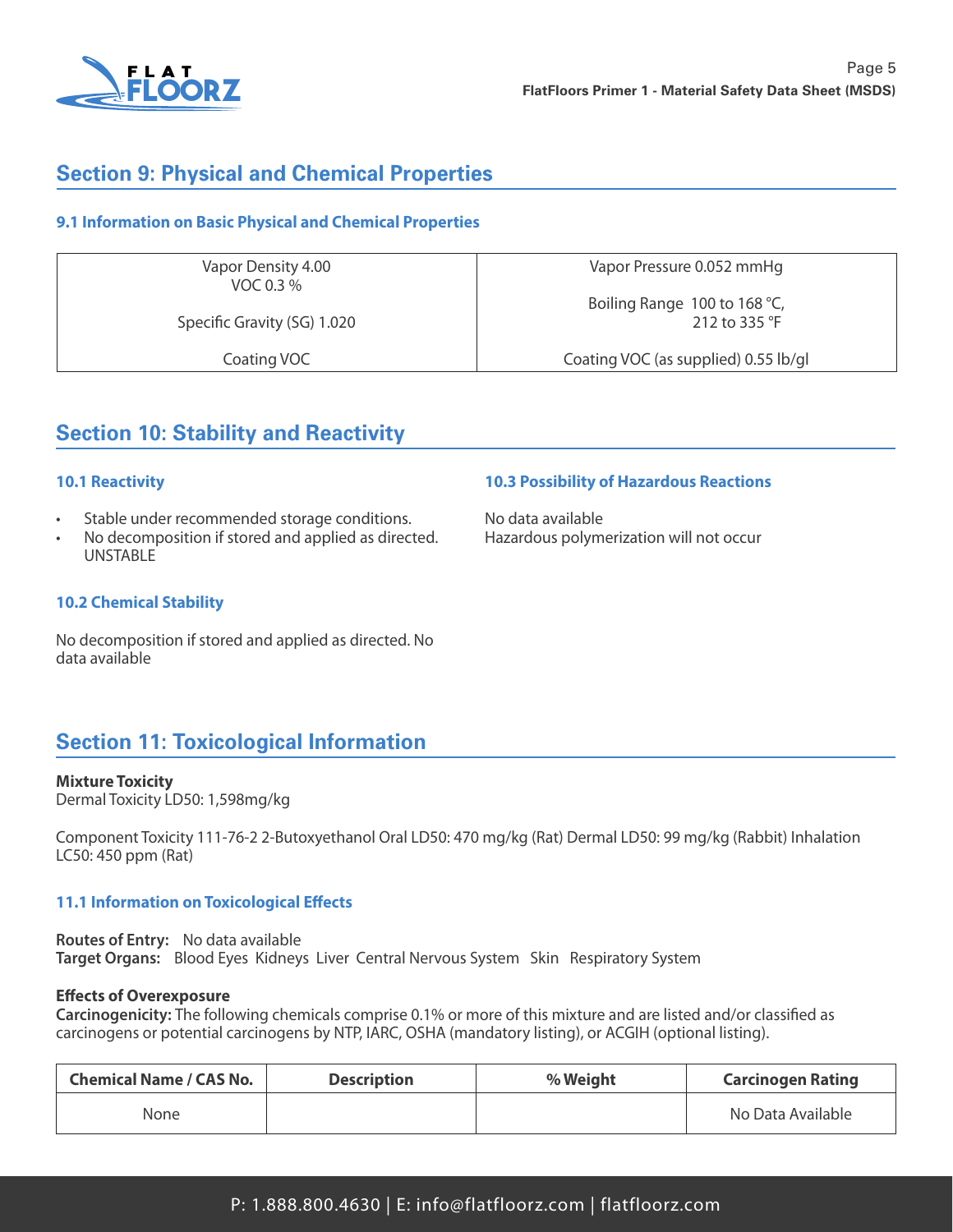

## **Section 12: Ecological Information**

## **12.1 Persistence and Degradability**

**Product:** No further relevant information available

## **12.2 Bioaccumulative Potential**

**Product: Bioaccumulation:** No further relevant information available **Partition coefficient:** n-octanol/water: No further relevant information available

## **12.3 Mobility in Soil**

**Product:** Distribution among environmental compartments: No further relevant information available.

#### **Additional Ecological Information:**

**General notes:** German Hazard Water Class 1 Do not allow undiluted product or large quantities of it to reach ground water, water course or sewage system.

## **12.4 Results of PBT and vPvB Assessment**

This mixture contains no substance considered to be persistent, bioaccumulating nor toxic (PBT). This mixture contains no substance considered to be very persistent nor very bioaccumulating (vPvB)

#### **12.5 Other Adverse Effects**

**Product:** No further relevant information available

#### **12.6 Toxicity**

#### **Component Ecotoxicity**

2-Butoxyethanol 96 Hr LC50 Lepomis macrochirus: 1490 mg/L [static]; 96 Hr LC50 Lepomis macrochirus: 2950 mg/L 48 Hr EC50 Daphnia magna: >1000 mg/L

## **Section 13: Disposal Considerations**

#### **13.1 Waste Treatment Methods**

**Product:** The product should not be allowed to enter drains, water courses or the soil. Do not contaminate ponds, waterways or ditches the chemical or used container. Offer surplus and nonrecyclable solutions to a licensed disposal company. Send to a licensed waste management company.

**Contaminated Packaging:** Empty remaining contents. Dispose of as unused product. Do not re-use empty containers